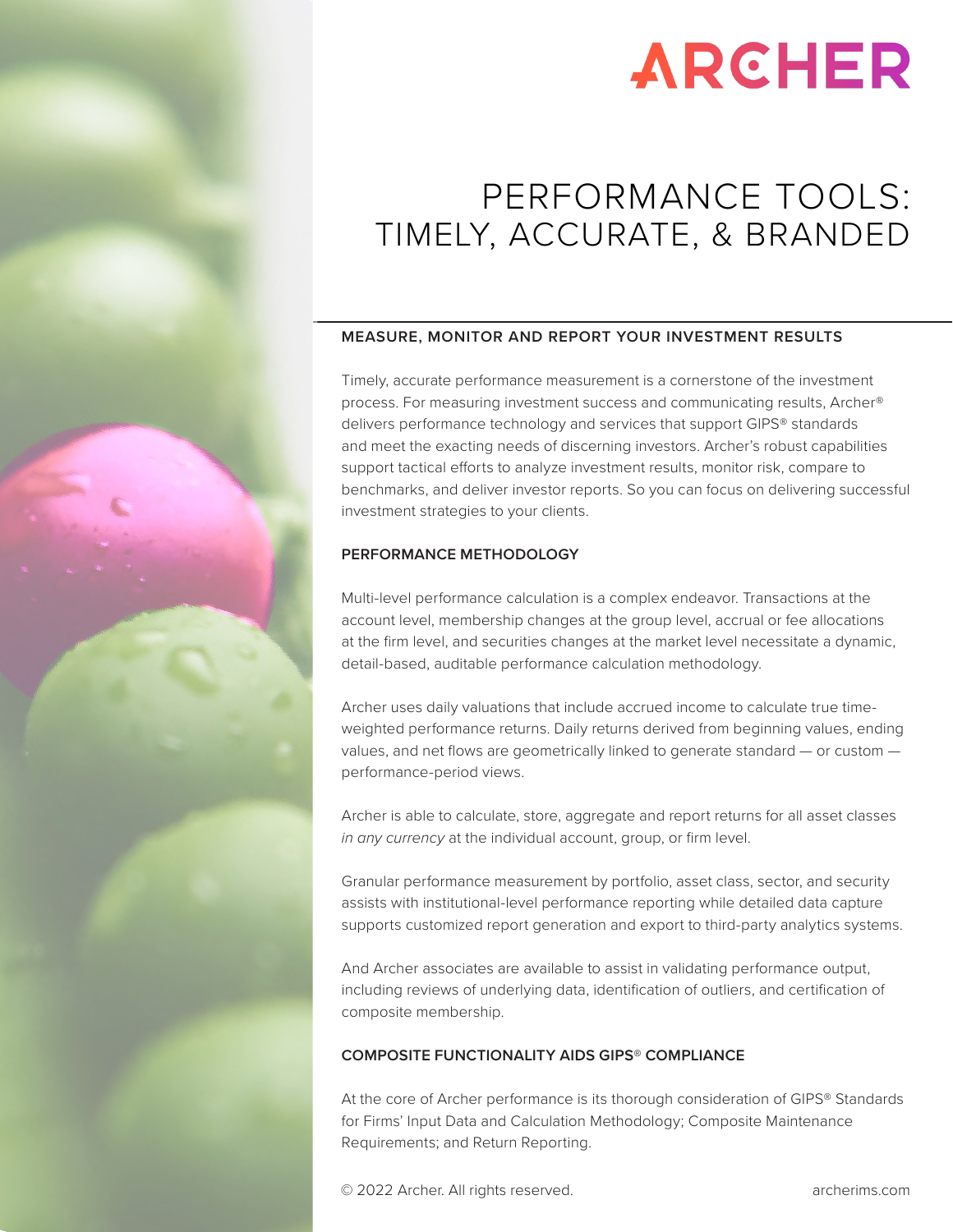

Integrated composite membership and exception tools ease the process of maintaining composites and preparing for verifications, and extensive reporting tools assist in preparing composite reports.

Archer's automated composite membership functionality and automated creation of composite exception paperwork facilitates the composite verification process and supports investment management teams' efforts to efficiently comply with the standards specified in the Global Investment Performance Standards for Firms, published by the CFA Institute, including:

- Flexible and robust composite membership rulesets such as model membership or minimum asset levels
- Documentation of composite exceptions for specified transactions
- Calculation methodologies capable of supporting equal-weighted and asset-weighted performance composites both net of fees and gross of fees
- Trade-date accounting
- Multiple measures of dispersion, including asset-weighted standard deviation of individual portfolio returns for each annual period
- Tracking of discretion, bundled fee portfolios, and no-fee portfolios

Reporting tools designed to assist in the development of performance presentation material includes:

- Annual returns for all years
- The number of portfolios and amount of assets in the composite
- Value of the total firm assets
- Cumulative and annualized returns for the composite and the benchmark index over multiple time periods.

When an account's activity or a client request is deemed reason to exclude the account from its performance composite, even though it otherwise meets the composites' membership rules, Archer documents the account's composite exclusion. Automated exception rulesets may include such things as tax related transaction requests, cash withdrawals greater than a particular percent of the market value of the account, or requests to hold a specific amount of cash for a period of time.

### **ADVANCED ANALYTICS**

Discerning institutional investors and their representatives require advanced performance data. Supported by our best-in-class performance accounting engine, Archer is capable of providing robust analytics including index comparisons, custom blended benchmarks, a full suite of risk measures, fixedincome analytics, and graphical views of portfolio construction.